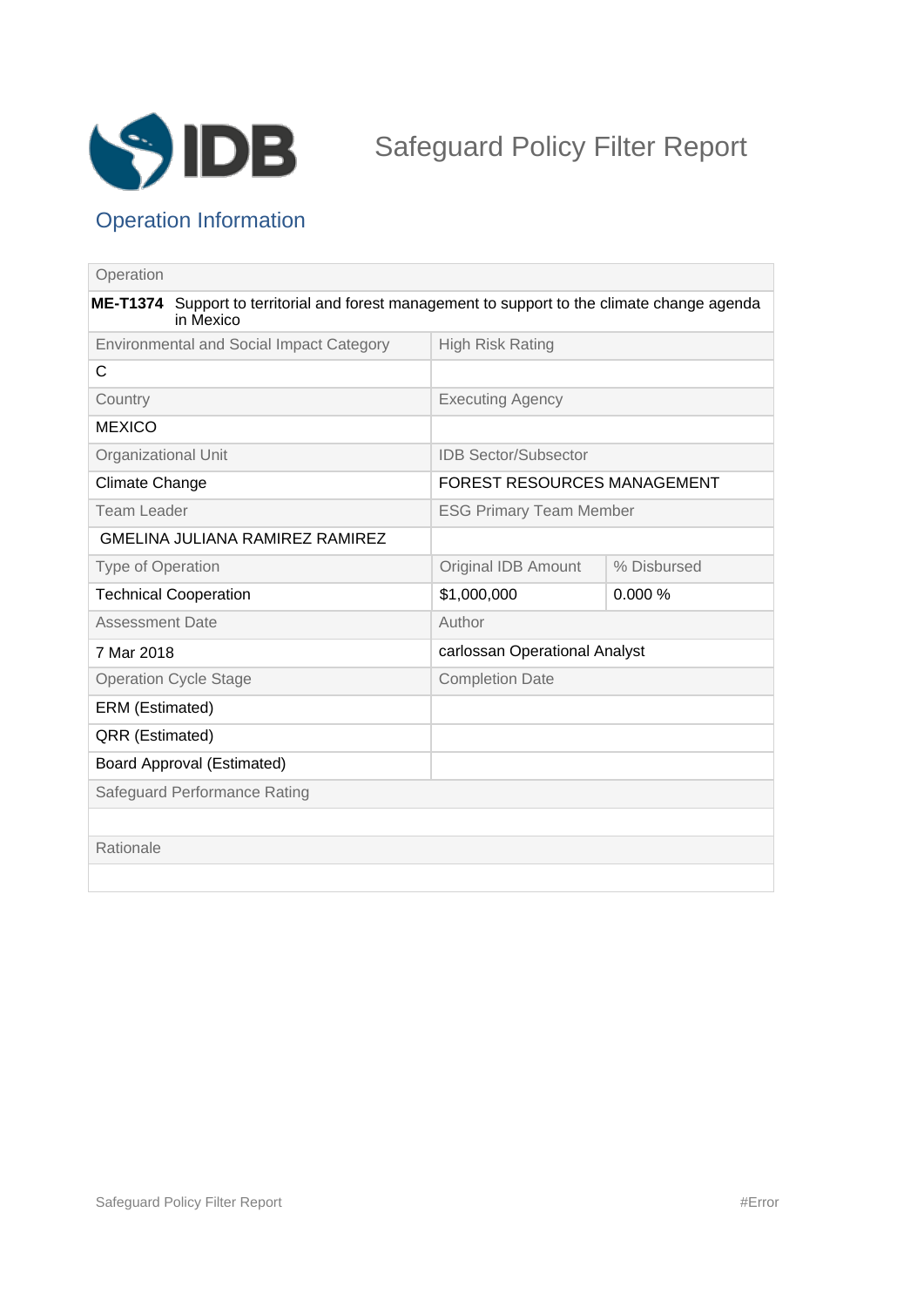

# Safeguard Policy Filter Report

### Potential Safeguard Policy Items

[No potential issues identified]

### Safeguard Policy Items Identified

#### B.1 Bank Policies (Access to Information Policy-OP-102)

The Bank will make the relevant project documents available to the public.

#### B.1 Bank Policies (Disaster Risk Management Policy-OP-704)

The operation includes activities related to climate change adaptation, but these are not the primary objective of the operation.

#### B.2 Country Laws and Regulations

The operation is expected to be in compliance with laws and regulations of the country regarding specific women's rights, the environment, gender and indigenous peoples (including national obligations established under ratified multilateral environmental agreements).

#### B.3 Screening and Classification

The operation (including **[associated facilities](javascript:ShowTerm()**) is screened and classified according to its potential environmental impacts.

#### B.4 Other Risk Factors

The operation is **specifically designed** to increase the ability of society and ecological systems to adapt to a changing climate.

#### B.4 Other Risk Factors

The operation *includes activities* to close current "adaptation deficits" or to increase the ability of society and ecological systems to adapt to a changing climate.

#### B.17. Procurement

Suitable safeguard provisions for the procurement of goods and services in Bank financed operations may be incorporated into project-specific loan agreements, operating regulations and bidding documents, as appropriate, to ensure environmentally responsible procurement.

### Recommended Actions